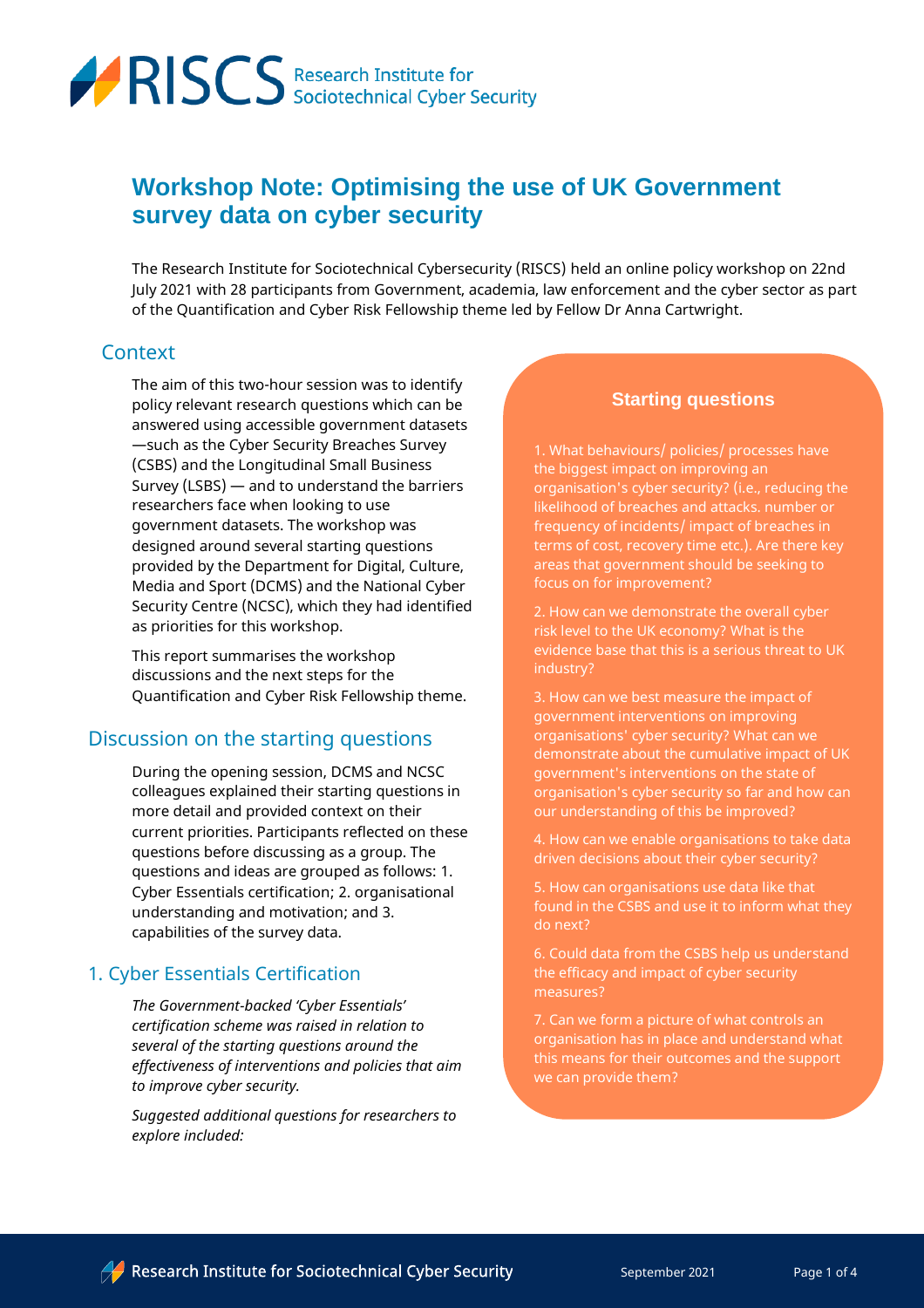

- Does having Cyber Essentials lead to a change in behaviours (and reduced cyber incidents) in organisations or is it just a 'box ticking' exercise?
- Has the scheme led to a change in risk management, or compliance management?
- Is Cyber Essentials take up by organisations a good way to measure impact?
- Has there been an increase in organisations taking Cyber Essentials? And what proportion achieve the certification?
- How much better are organisations with Cyber Essentials at reducing the impact of incidents than those without it?

### 2. Organisational understanding and motivation

*Participants suggested that studying the level of understanding that organisations have about cyber security could provide useful insights for policymakers. Research into what motivates organisations to implement cyber security measures into their business practice was also put forward in group discussions*

*Suggested additional questions for researchers to explore included:*

- Do organisations understand the complexity and fast-moving nature of cyber security?
- Where do Small and Medium Enterprises (SMEs) turn for advice upon recognising that their organisation lacks an individual competent in cyber security?
- How do we know that people answering survey questions (e.g., CSBS) on behalf of their organisation have adequate cyber security knowledge (particularly in SMEs which may lack expertise due to their limited resources)?
- Would storytelling (such as hearing from others on their experiences of breaches, or reading news stories on breaches) be more impactful in understanding cyber security than the current 'checklist' approach?
- What motivates organisations to take steps to improve their cyber security?

#### 3. Disaggregating the data by organisational size, type, and sector

*Some participants strongly felt that it would be important to investigate effects according to organisational size, type, and sector (rather than looking at averaged results across all survey respondents) since the motivation to improve cyber security and ability to do so are likely to vary significantly according to the nature of the organisation concerned. There might also be benefits of providing assessments on a sectoral basis, so that each sector can seek to maintain alignment with peers to drive improvements.*

*Suggested additional questions for researchers to explore included:*

- What has been the impact of government interventions by organisation size?
- Are organisations currently making use of data to inform their cyber security decision making? How does this vary according to organisational size, type, and sector?
- Alongside assessing the impact of government interventions, how can we understand impacts of a breach on an organisation? For example, these would differ greatly between a shop and a petrochemicals plant.

#### Barriers to researchers using government datasets

To provide context for a discussion on the challenges facing researchers using government data, participants heard from two researchers with experience of undertaking such research: Professor Steven Furnell, Professor of Cyber Security, University of Nottingham, and Professor David Wall, Chair in Criminology, University of Leeds. Professor Furnell reflected on his experiences of using CSBS data and some of the challenges in analysing self-reporting survey data. Professor Wall discussed the 'data paradox', whereby organisations recognise the need for data to inform cyber security but are reluctant to share their own data.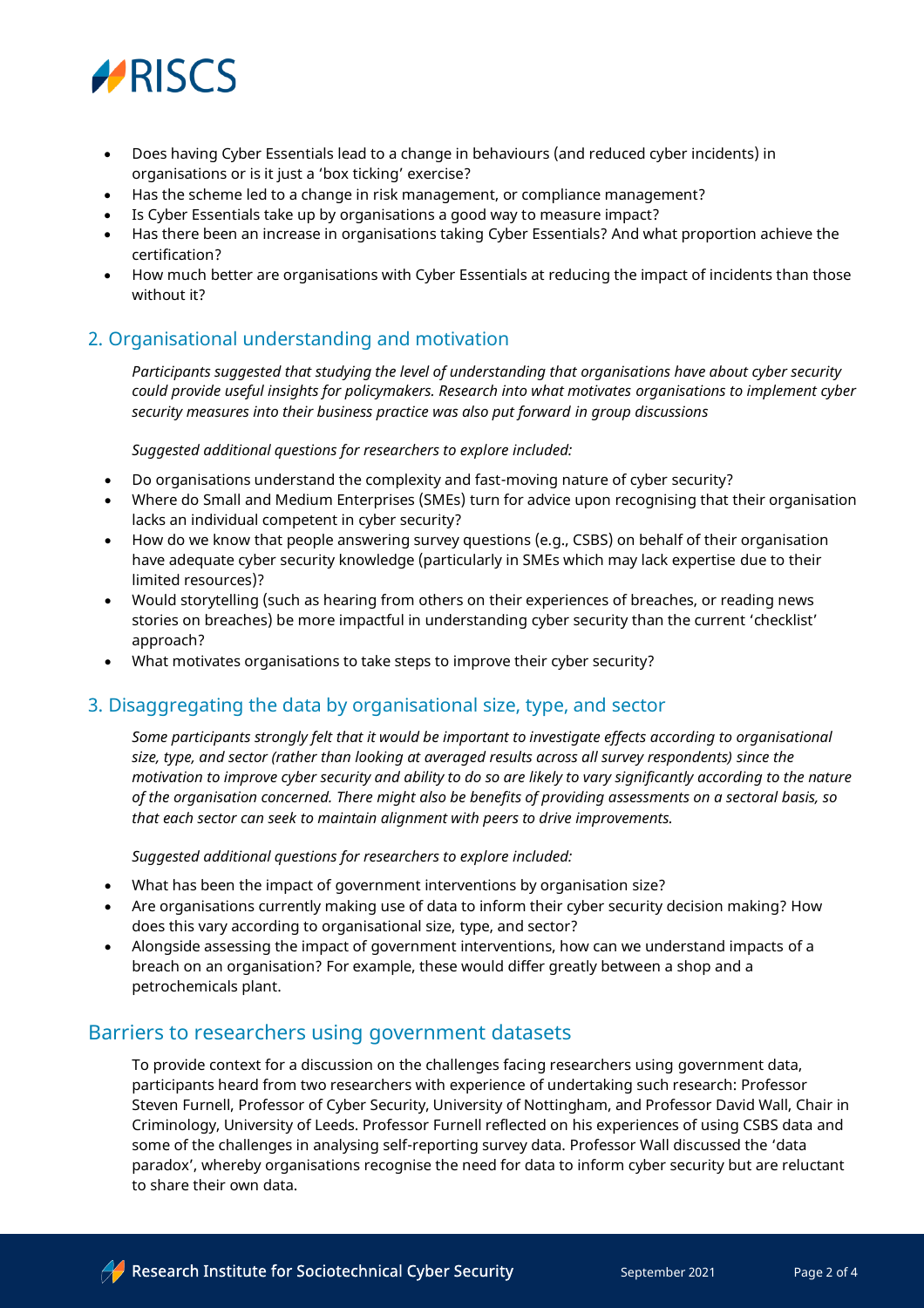

Participants were then asked to consider barriers faced by researchers using government data sets, which concerned: the reliability of the data, challenges in analysing, sharing and anonymity of survey data responses, and the questions themselves.

### 1. Methodological concerns

Participants raised a number of queries relating to the methodology used to recruit participants to the surveys, including:

- How representative are the respondents?
- Are self-reported answers reliable, particularly if respondents lack awareness or understanding of cyber security data (particularly in SMEs)?

Participants also noted that the questions asked in the survey have changed each year since it was introduced, which presents challenges for examining trends over time. Participants suggested that it might be useful to create a roadmap or baseline for cyber security which provides targets for organisations to aim for.

#### 2. Challenges presented by anonymity

Participants recognised that summarising datasets or anonymising them is attractive because assurances can be given to survey participants. However, they also argued that it could be useful to have access to a complementary data set with

### **Final questions**

- What behaviours, policies or processes have the biggest impact on improving an organisation's cyber security as measured by likelihood and impact of breaches and attacks?
- Has Cyber Essentials worked? What gaps do organisations with Cyber Essentials have? Are organizations with Cyber Essentials less likely to be attacked? Has take-up of Cyber Essentials increased?
- What can we demonstrate about the cumulative impact of UK government's interventions on the state of organization's cyber security? Does impact differ by sector or by size of organisation?
- How can organisations use data like that found in the Cyber Security Breaches Survey to inform what do they do next?
- cyber risk level to the UK economy? What is the evidence base that this is a serious threat to UK industry?
- Where do organizations (SMEs) turn to for advice? Are SMEs taking up appropriate cyber security services?

potentially identifiable information for use under restricted conditions like a Secure Lab. This would allow for linking across surveys as with the LSBS "Secure Access" Version.

• Is consent from respondents required for sharing any parts of the data outside of DCMS for research purposes?

### 3. Limitations of the survey data

As described above, the desirability of distinguishing between SMEs and large organisations, as well as between organisation type and sector in these datasets was strongly emphasised by participants. For example, the CSBS currently only provides a broad definition of the sector and more specific detail, alongside location information, would be useful.

Participants also raised questions around how much government data can tell us and suggested ideas for what other data or information might be useful to paint a fuller picture. Suggestions included:

- Conducting an annual survey to examine a change in knowledge and understanding of cyber security.
- Looking to international datasets or initiatives as additional sources or inspiration for new approaches.
- Exploring whether there are complementary data sets in the private sector that could be made available.
- Finally, the formatting of the data was highlighted as another potential barrier. Currently, data needs to be prepared for analysis (for example by combining datasets from different years or different surveys)